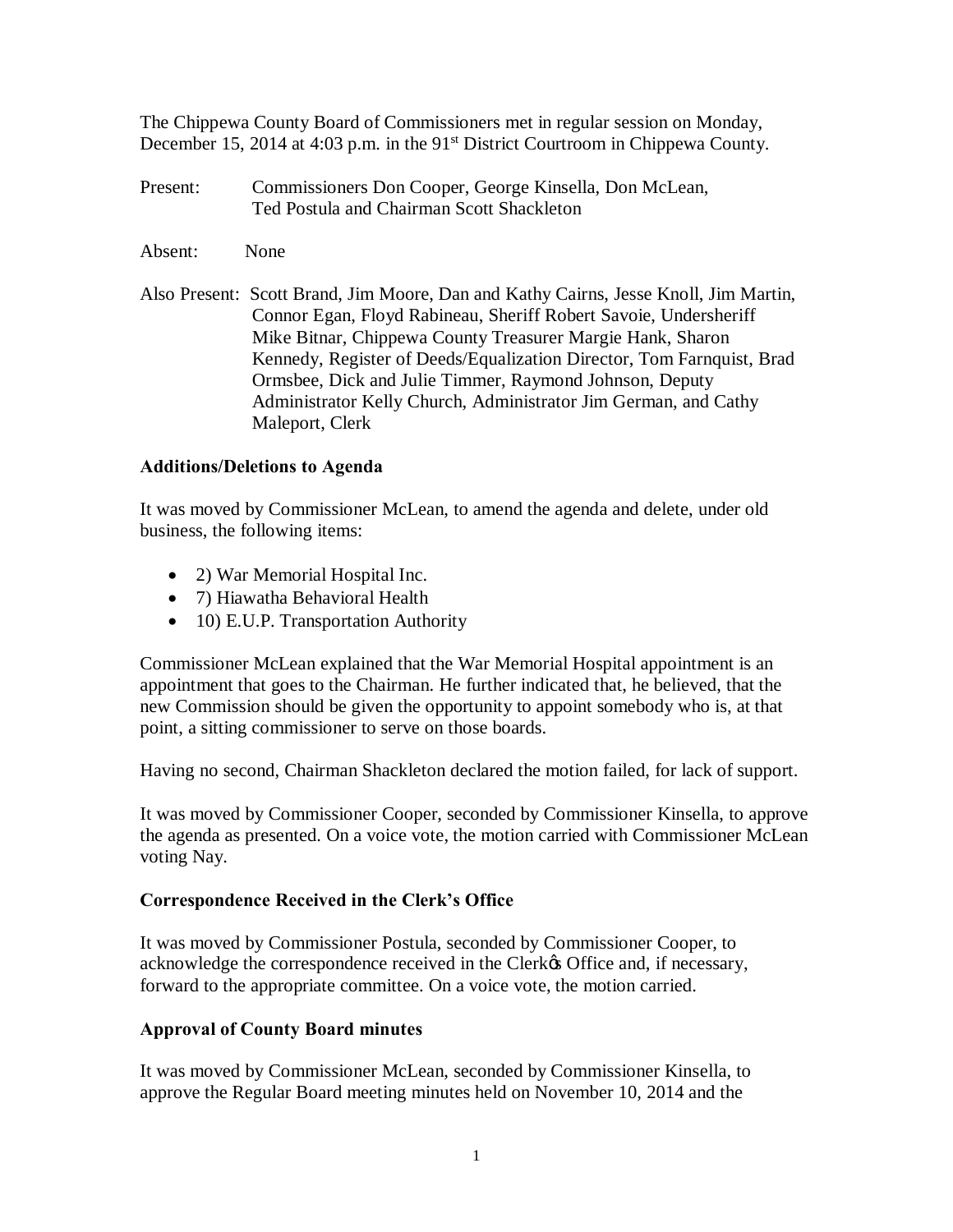Workshop meeting minutes, held on November 6, 2014, as presented. On a voice vote, the motion carried.

#### **Public Comments:** None

#### **Old Business**

## **A. Appointments to various Boards, Committees and Agencies**

#### *1. Economic Development Corporation - 2 appointments – One expires 12-31-2014 and One expires 3/31/2015*

Current Members: Richard Timmer (12/31/2014); Jim Quinnell (3/31/2015) Candidates: Richard Timmer and Jim Quinnell incumbents; new candidates: Jeremy Gagnon, Earl Kay and George Kinsella

#### **On a roll call vote:**

Commissioner Cooper ó James Quinnell Commissioner Kinsella ó George Kinsella Commissioner McLean ó Richard Timmer Commissioner Postula ó James Quinnell Chairman Shackleton ó James Quinnell

James Quinnell was reappointed to the Economic Development Corporation for a term to expire 3/31/2015.

*With one more position to fill, a roll call vote was taken as follows:*

Commissioner Cooper ó Richard Timmer Commissioner Kinsella ó George Kinsella Commissioner McLean ó Richard Timmer Commissioner Postula ó Richard Timmer Chairman Shackleton ó Richard Timmer

Richard Timmer, receiving four votes, was reappointed to the Economic Development Corporation.

*2. War Memorial Hospital, Inc. – One Appointment to expire 12/31/2018.* Current Member: Scott Shackleton Candidates: Incumbent Scott Shackleton and Earl Kay

Commissioner McLean moved to have this appointment tabled until the January Organizational meeting with the new commission, so that they can decide who is there chairman, and who would serve on the hospital board.

Having no second, Chairman Shackleton declared the motion failed, for lack of support.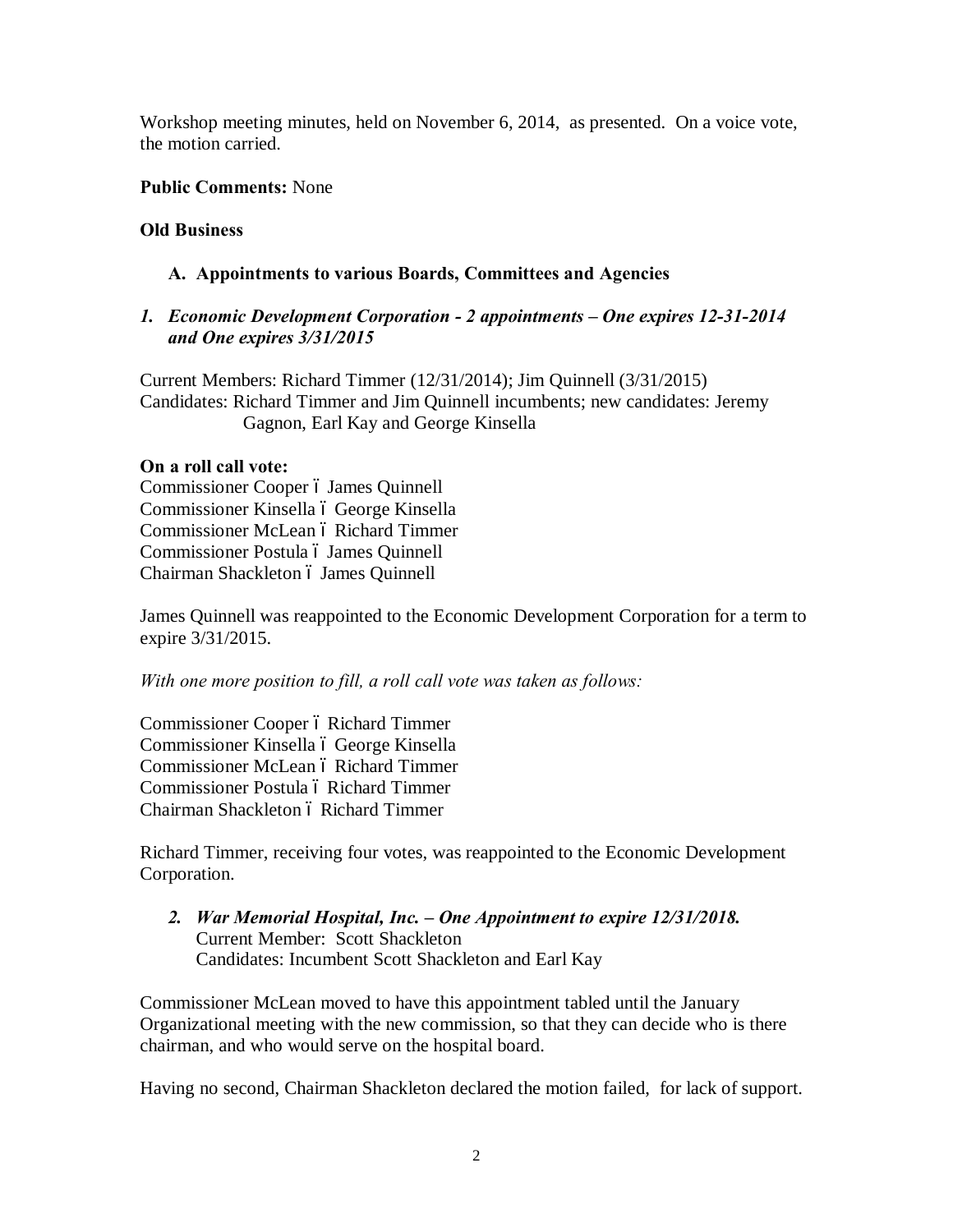A discussion followed on a commissioner being appointed to various boards, the meaning of õtermö of office, the application process and bylaws.

Commissioner McLean explained that he was not trying to stop the process, but wanted to point out that, to him, holding those appointments for the January meeting would best serve the residents, because the residents are going to have a sitting commissioner on each of those boards. He further noted that he was only talking about three boards, *War Memorial Hospital, HBH and EUP Transportation Authority,* not all the rest of the appointments.

#### **On a roll call vote for War Memorial Hospital:**

Commissioner Cooper ó Scott Shackleton Commissioner Kinsella ó Scott Shackleton Commissioner McLean ó Scott Shackleton Commissioner Postula ó Scott Shackleton Chairman Shackleton ó Scott Shackleton

Having received a unanimous vote, Chairman Shackleton was reappointed to the War Memorial Hospital Board.

#### 3. *Chippewa County Building Authority – 2 appointments needed to Expire 12/31/2015*

Current Members: Ronald Meister and James Traynor Candidates: Incumbent Ronald Meister and James Traynor

It was moved by Commissioner Cooper, seconded by Commissioner Kinsella, that the nominations be closed and a unanimous ballot be cast for Ronald Meister and James Traynor for the Chippewa County Building Authority.

#### **A roll call vote was taken as follows:**

Commissioner Cooper - Yes Commissioner Kinsella - Yes Commissioner McLean - Yes Commissioner Postula - No Chairman Shackleton ó Yes

Ronald Meister and James Traynor were reappointed to the Chippewa County Building Authority Board, for a term to expire 12/31/2015.

*4. Building Code of Appeals – 3 appointments needed to expire 12/31/2016* Current Members: Kathy Cairns, Randy Rogers, Samuel White Candidates: Kathy Cairns, Joan Marie Roney, Samuel H. White

It was moved by Commissioner Cooper, seconded by Commissioner Kinsella, that the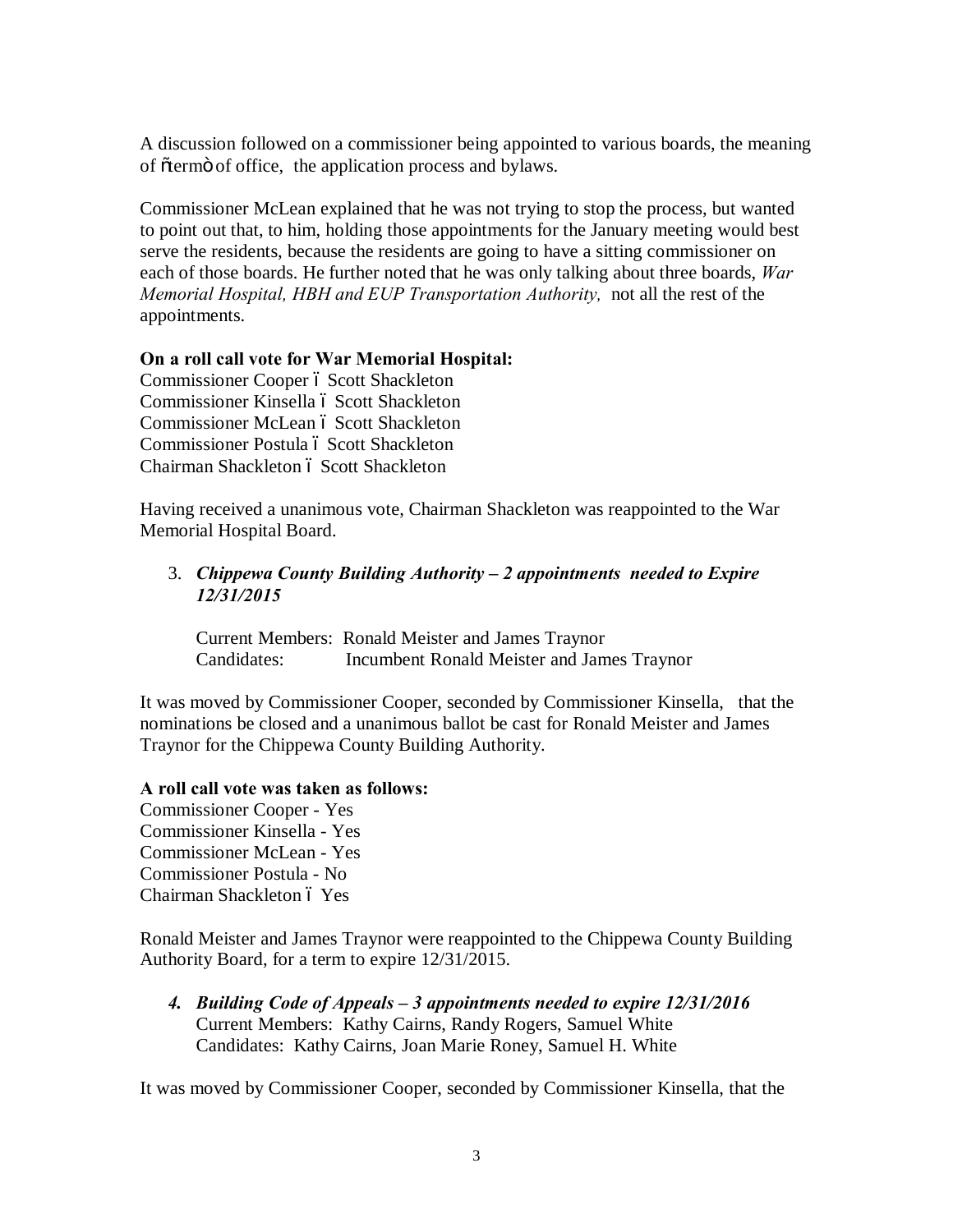nominations be closed and a unanimous ballot be cast for Kathy Cairns, Joan Marie Roney, and Samuel White for the Building Code of Appeals.

#### **On a roll call vote:**

Commissioner Cooper ó Yes Chairman Shackleton ó Yes Commissioner McLean ó Yes Commissioner Postula ó Yes Commissioner Kinsella ó Yes

Kathy Cairns, Joan Marie Roney and Samuel H. White were appointed to the Building Code of Appeals, for a term to expire 12/31/2016.

*5. Department of Human Services – 1 appointment needed to expire 12/31/2017* Current Member: Floyd Rabineau Candidates: Incumbent Floyd Rabineau and Joan Marie Roney

## **On a roll call vote:**

Commissioner Cooper ó Floyd Rabineau George Kinsella ó Floyd Rabineau Don McLean ó Floyd Rabineau Ted Postula ó Floyd Rabineau Scott Shackleton ó Floyd Rabineau

Having received a unanimous vote, Floyd Rabineau was reappointed to the Department of Human Services Board.

*6. E 9-1-1 – 1 Appointment – to expire 12/31/2016* Current Member: David Pietrangelo Candidates: Earl Kay, George Kinsella

## **On a roll call vote:**

Commissioner Kinsella ó George Kinsella Commissioner Postula ó George Kinsella Commissioner McLean ó George Kinsella Chairman Shackleton ó George Kinsella Commissioner Cooper ó Earl Kay

George Kinsella receiving the majority of the votes was appointed to the E 9-1-1 Board, for a term to expire 12/31/2016.

*7. Hiawatha Behavioral Health – 2 appointments to expire 3/31/2018* Current Members: Jim Moore, George Kinsella Candidates: George Kinsella, James Moore, Joan Marie Roney

Chairman Shackleton noted that they have historically tried to keep Commissioners on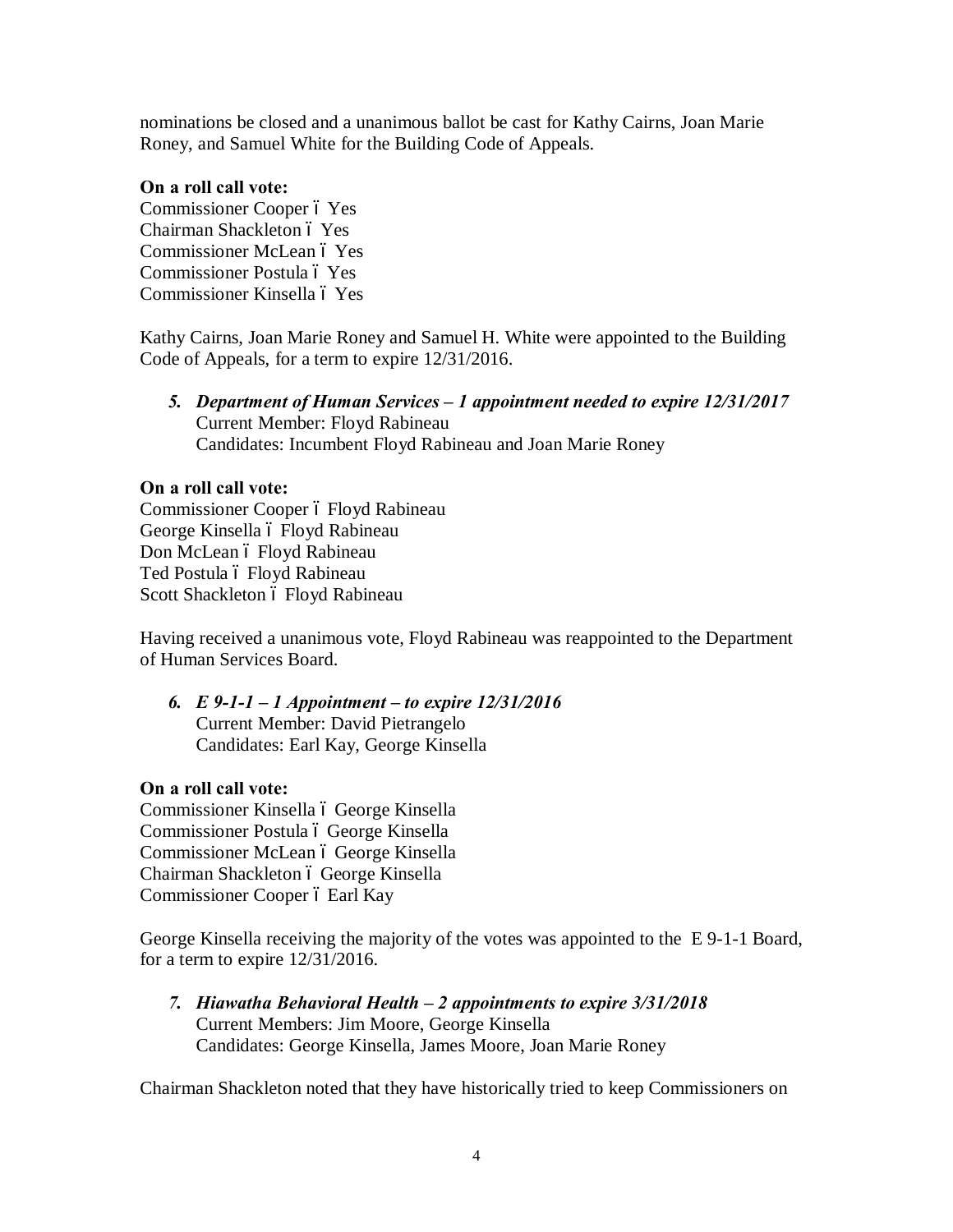this Board, and that they have two incoming Commissioners that have expressed the willingness and desire to serve on the HBH Board. He thanked Jim Moore, as he does a terrific job there and has a world of respect for him, but noted that they have two new Commissioners that have expressed their desire to sit on the HBH Board. He also stated they could waive our application process and place the two incoming commissioners on this board, should they desire.

It was moved by Commissioner McLean, seconded by Commissioner Postula, that they waive the application process and appoint the two incoming Commissioners, Connor Egan and Rudy Johnson.

A discussion followed, which included term of office for the County Board vs term of office for other boards.

After being called upon, Jim Moore indicated that the appointment is only a three year appointment. He explained that they had a lawyer is opinion, when he was first appointed that reflected if they chose not to appoint the two Commissioners, that it was the other counties option to take one of those seats away. The other counties didnet see a need for that because Commissioner & dongt make all that much of a difference; you have four people from each county.

Commissioner McLean stated that by law, there can only be four commissioners on the HBH board and the other counties agreed they would each have one commissioner, and because of the population difference, they would allow Chippewa County to have two commissioners on that board.

Administrator Jim German announced that you could not get a more dedicated individual than how Jim Moore has served Hiawatha Behavioral Health.

#### **On a roll call vote:**

Commissioner Cooper ó Yes Commissioner Kinsella - Yes Commissioner McLean - Yes Commissioner Postula - Yes Chairman Shackleton ó Yes

Conor Egan and Rudy Johnson were appointed to the Hiawatha Behavioral Health Board

*8. Jury Commission – 1 appointment to expire 4/30/2021* Current Member: Jay Porcaro Candidate: Jay Porcaro

#### **On a roll call vote:**

Commissioner Cooper ó Jay Porcaro Chairman Shackleton ó Jay Porcaro Commissioner McLean ó Jay Porcaro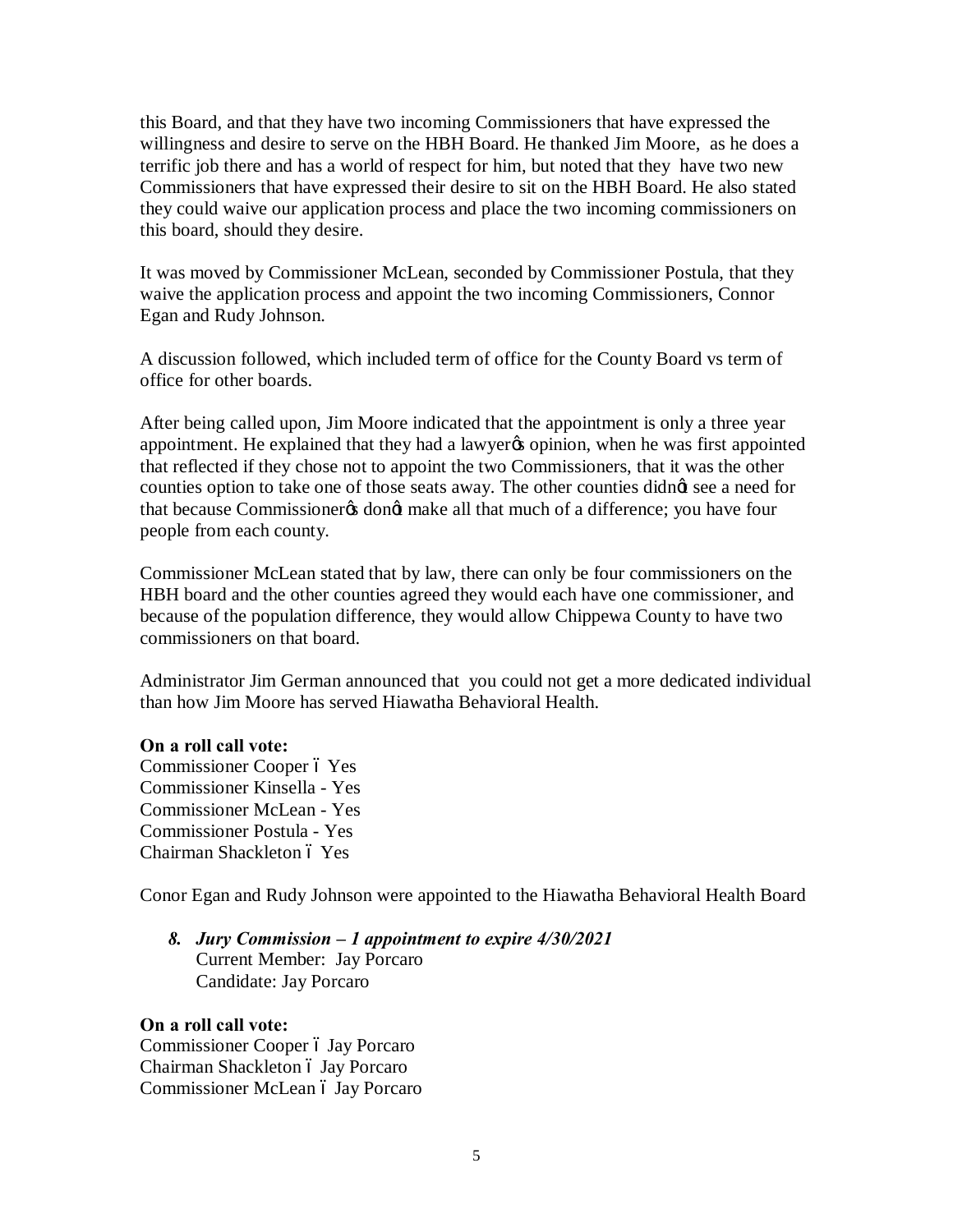Commissioner Postula ó Jay Porcaro Commissioner Kinsella ó Jay Porcaro

Jay Porcaro was reappointed to the Jury Commission Board for a term to expire 4/30/2021.

## *9. Road Commission – 1 appointment to expire 12/31/2020* Current Member: Bernard LaJoie Candidates: Thomas Farnquist, Jeremy Gagnon, Earl Kay, Jesse Knoll, Bernard LaJoie, Ted Postula, Francis Quinlivan, Joan Marie Roney, James Traynor

*Round 1*

# **On a roll call vote:**

Commissioner Cooper - Francis Quinlivan Chairman Shackleton ó Jeremy Gagnon Commissioner McLean ó Jesse Knoll Commissioner Postula ó Bernard LaJoie Commissioner Kinsella ó Thomas Farnquist

Chairman Shackleton noted that five of the candidates have received votes, that the appropriate way to proceed is to now call for another vote asking for votes for only those people who received at least one vote.

*Round 2*

## **On a roll call vote:**

Commissioner Cooper ó Francis Quinlivan Chairman Shackleton ó Jeremy Gagnon Commissioner McLean ó Jesse Knoll Commissioner Postula ó Jeremy Gagnon Commissioner Kinsella ó Thomas Farnquist

A third roll call vote was taken with Chairman Shackleton asking the Commissioners to restrict themselves to the four receiving votes on the previous roll call.

*Round 3*

#### **On a roll call vote:**

Commissioner Cooper ó Francis Quinlivan Chairman Shackleton ó Jeremy Gagnon Commissioner McLean ó Jesse Knoll Commissioner Postula ó Francis Quinlivan Commissioner Kinsella ó Thomas Farnquist

Having only one person receiving two votes Chairman and one vote for the other three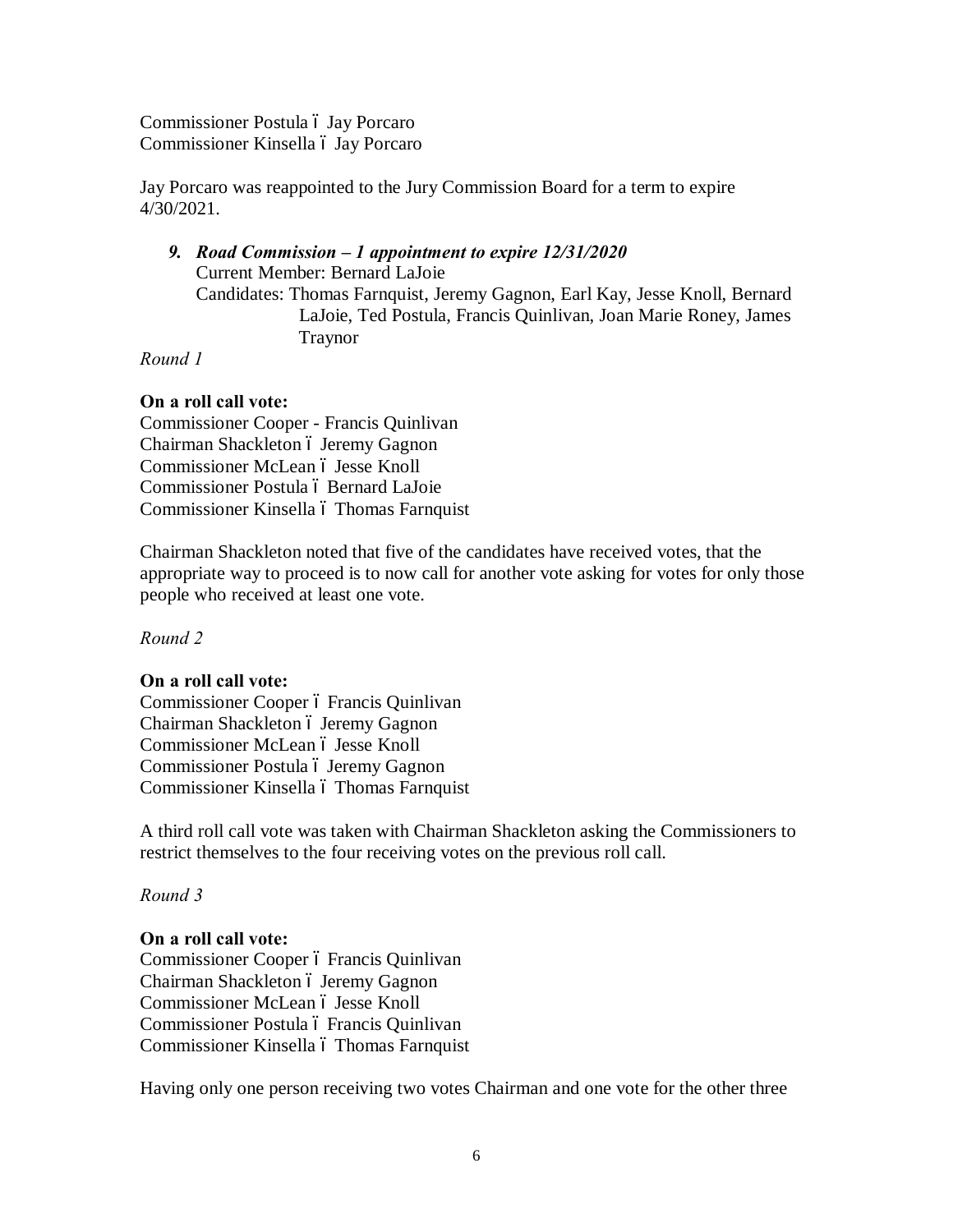candidates Chairman Shackleton asked the Commissioners to vote a fourth time restricting their votes to: Francis Quinlivan, Jeremy Gagnon, Jesse Knoll and Thomas Farnquist.

*Round 4*

## **On a roll call vote:**

Commissioner Cooper ó Jeremy Gagnon Chairman Shackleton ó Jeremy Gagnon Commissioner McLean ó Jesse Knoll Commissioner Postula ó Jeremy Gagnon Commissioner Kinsella ó Thomas Farnquist

Jeremy Gagnon having received the majority was appointed to the Road Commission for a term to expire 12/31/2020.

*10. EUP Transportation Authority – 1 Appointment to expire 12/31/2017* Current Member: John Kibble Candidates: John Kibble, Jesse Knoll and Joan Marie Roney

# **On a roll call vote:**

Commissioner Cooper ó John Kibble Commissioner Kinsella ó John Kibble Commissioner McLean ó Jesse Knoll Commissioner Postula ó John Kibble Chairman Shackleton ó John Kibble

John Kibble was reappointed to the EUP Transportation Authority.

## *11. Department of Veterans Affairs*

Current member: Paul Clement Applicants: Paul Clement

## **On a roll call vote:**

Commissioner Cooper ó Paul Clement Commissioner Kinsella ó Paul Clement Commissioner McLean ó Paul Clement Commissioner Postula ó Paul Clement Chairman Shackleton ó Paul Clement

Paul Clement was reappointed to the Veterans Affairs Board.

Administrator's Report 6 for informational purposes only

Standing Committee Reports: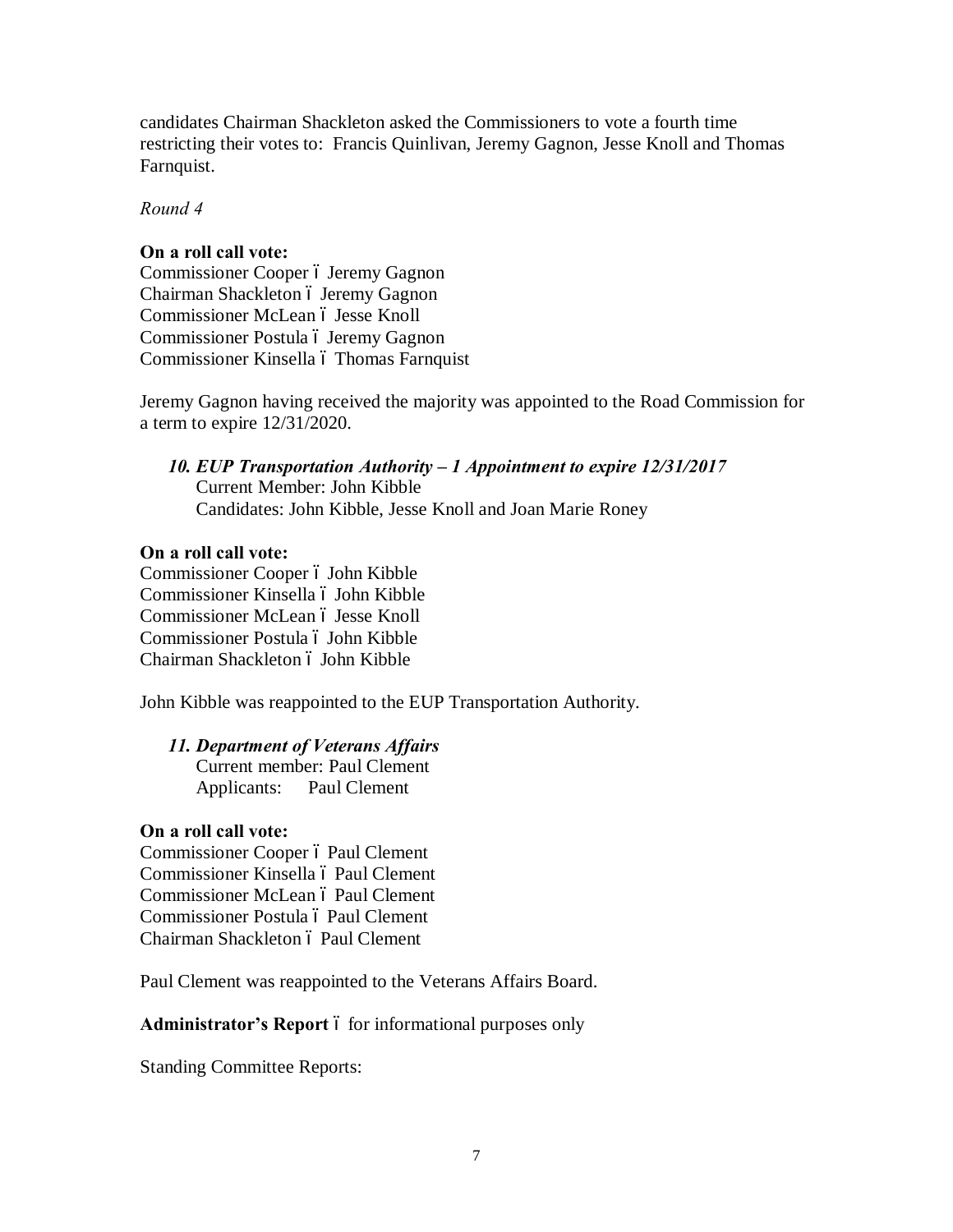# **Building, Grounds and Jail, Legislative & Natural Resources and Information Technology Committee**

Commissioner McLean Chairman ó November 14, 2014

Having no action items, it was moved by Commissioner McLean, seconded by Commissioner Kinsella, to accept the Building, Grounds and Jail, Legislative and Natural Resources and Information Technology Committee meeting minutes of November 14, 2014, as presented.

On a voice vote, the motion carried.

## **Finance Claims and Accounts Committee**

Commissioner Cooper-Chairman ó December 11, 2014

#### **Agenda Items**

#### **Probate Court Attorney contracts – Approval**

The Committee received and reviewed the Legal Services Agreements for the Probate Court and 50<sup>th</sup> Circuit Court-Family Division contracts, there are three contracts for the same dollar amount and for the same services, the contracts are held by Charles Palmer, Monica Quigley and James Bias, in the amount of \$36,225.00 annually.

It was moved by Commissioner Cooper, seconded by Commissioner Postula, to approve the tree Legal Services Agreements between Chippewa County Probate Court and 50<sup>th</sup> Circuit Court ó Family Division and Attorneys Charles Palmer, Monica Quigley and James Bias, each in the annual amount of \$36,225.00.

On a voice vote, the motion carried.

#### **MMRMA – FY2015 Renewal and Net Asset Distribution – Approval**

The Committee reviewed the Michigan Municipal Risk Management Authority Coverage Proposal covering January 1, 2015 to January 1, 2016, in the annual amount of \$196,839; \$175,436 in coverage (\$11,403 in Stop Loss Coverage and \$10,000 into the member loss fund. The Committee also reviewed the net Asset Distribution/Loss Fund letter from Regional Risk Manager John Katona, which encouraged the Committee to place the entire net asset check of \$95,929 into the retention fund due to the potential unpaid claims.

It was moved by Commissioner Kinsella, seconded by Commissioner McLean , to approve the FY2015 Coverage Renewal for the County & Liability and Property coverage in the amount of \$196,839 with Michigan Municipal Risk Management Authority covering claims from January 1, 2015 to January 1, 2016.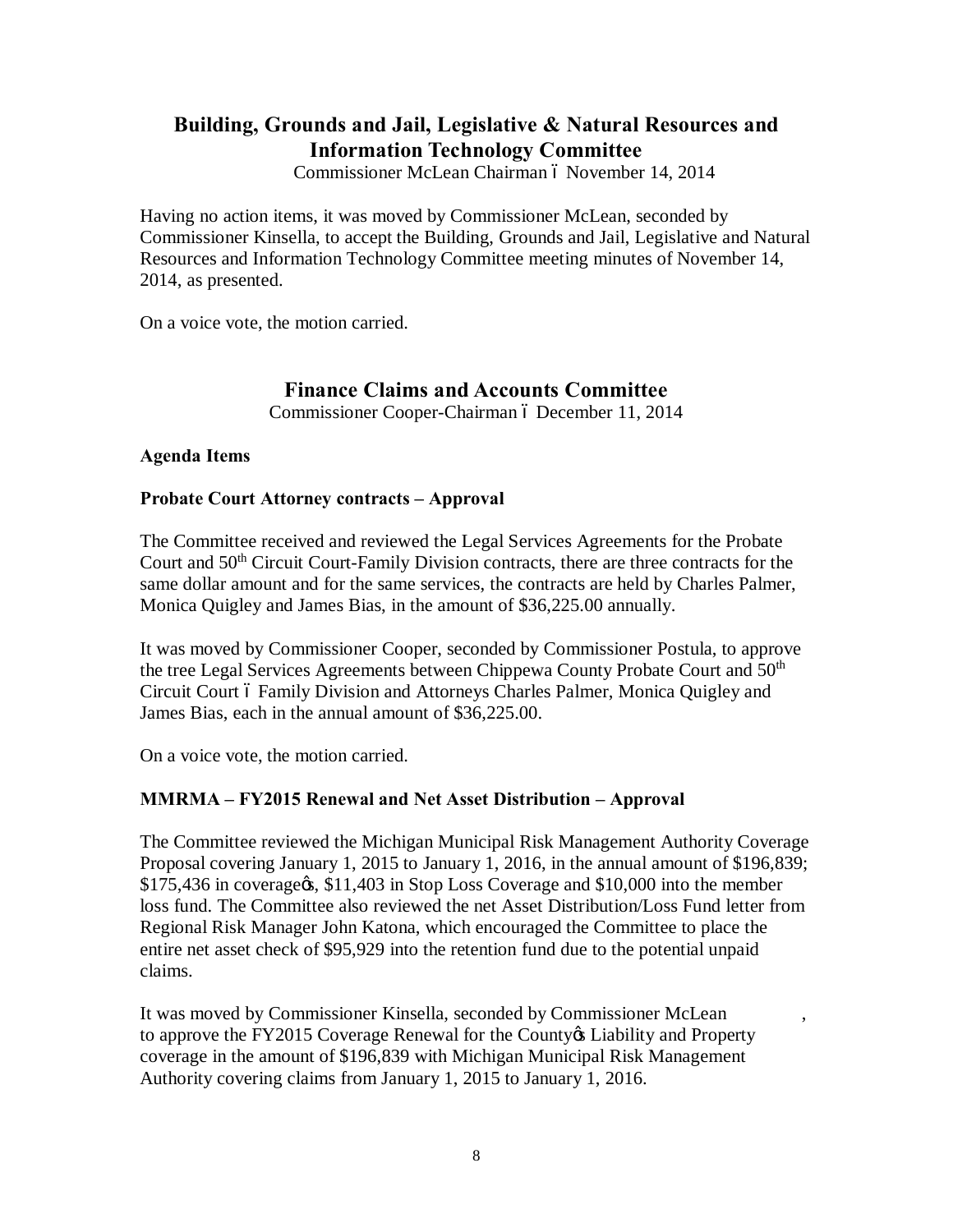Commissioner Cooper noted that he just wanted to point out that this was a no bid process.

On a voice vote, the motion carried, with Commissioner Cooper voting Nay.

It was moved by Commissioner Cooper, seconded by Commissioner McLean, to approve this yeargs net asset distribution check in the amount of \$95,929, be placed into the County *is* retention fund with MMRMA due to potential unpaid claims. On a voice vote, the motion carried.

# **Animal Shelter – Heating Unit (Emergency Replacement)**

The Committee was updated on the need to replace two, of the three, heating units at the Animal Shelter, as one of the units had a major failure, and we were fortunate to not have a major loss. The furnaces are approximately twelve years old, and set side by side. The Committee was asked to waive the normal bidding process, as the need for replacement was needed immediately. The cost of the replacement of the two units will be \$5,530.00 and have a 10 year parts and 1 year labor warranty from Albert Heating & Cooling.

It was moved by Commissioner Cooper, seconded by Commissioner McLean, to approve the purchase in the amount of \$5,530.00 and installation of two (2) Bryant 926TA48080 96.2% efficient 2 stage furnace with an ECM motor from Albert Heating and Cooling and to waive the County ts purchase procedure, due to the emergency replacement need.

Commissioner McLean pointed out that the furnaces currently in the animal shelter were not of the highest quality.

On a voice vote, the motion carried.

# **Health Department – Replace full-time Clerical Position request**

The Committee received and reviewed the Health Department to request for approval to replace a full-time Clerk II position in the Personal Health Division, due to a retirement. Discussion followed including the recommendation to have the County Administrator contact the Health Department and notify them that all future vacancies should continue to be sent to the Board of Commissioners for review and approval.

It was moved by Commissioner Cooper, seconded by Commissioner Kinsella, to approve the Health Department is request to replace a full-time Clerk II position in the Personal Health Division. On a voice vote, the motion carried.

## **FY2015 Wages & Contracts**

Administrator German addressed the Committee regarding negotiations with the three AFSCME units and the POLC Senior Dispatchers contracts, all of which have been tentatively agreed to, the AFSCME contracts will be 4-year contracts and the Senior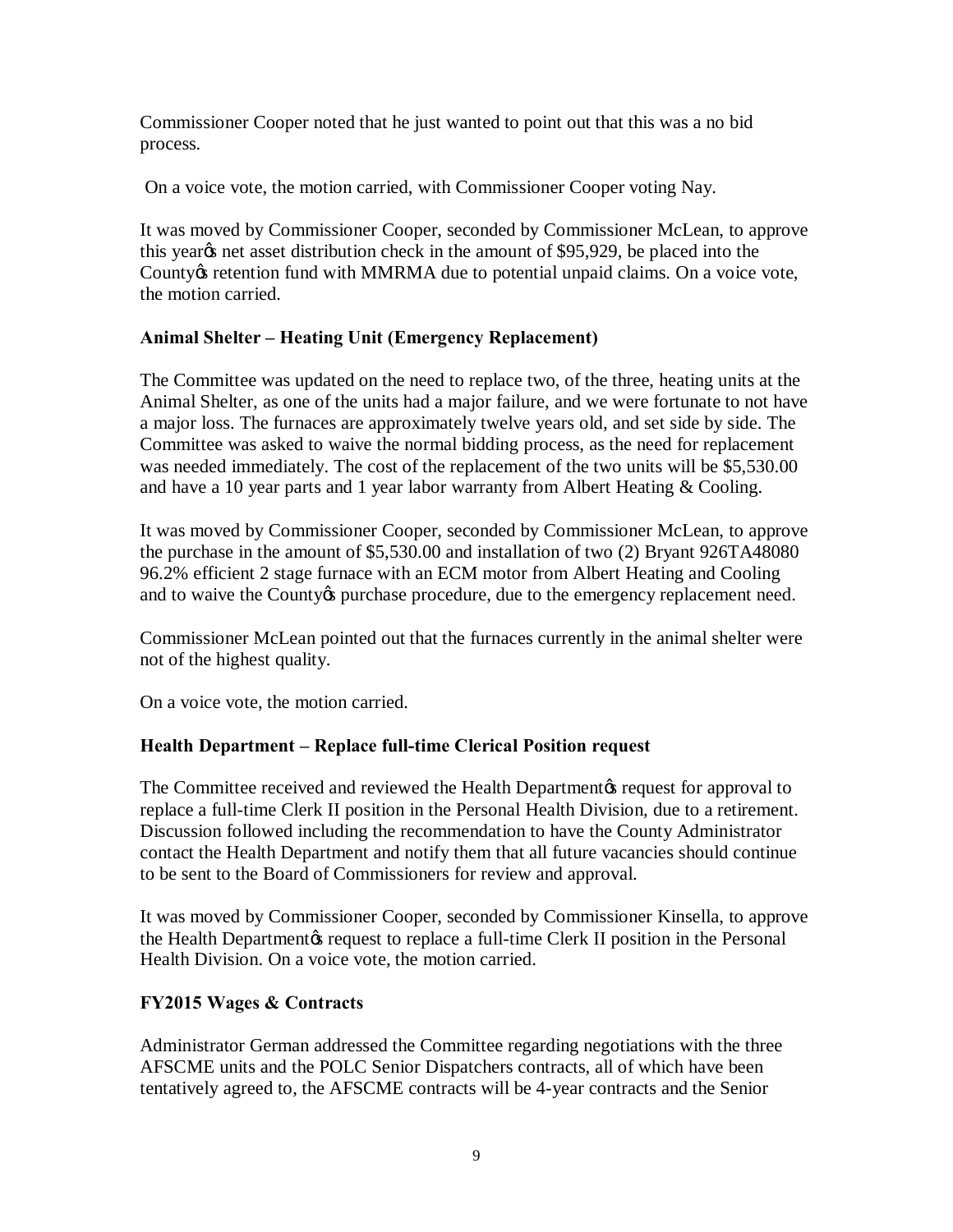Dispatchers will be a 3-year contract, both added -Right to Workølanguage and various items were negotiated including wages, health care, holiday, vacation and life insurances.

It was moved Commissioner Cooper, seconded by Commissioner Postula, to approve and authorize the necessary signatures of the three tentative contracts with AFSCME, the Senior Dispatcher ts contract, as negotiated per the tentative agreement between the County and the Unions, and to approve a 1% wage increase for the non-union employees, excluding the County Administrator and the County Board.

On a voice vote, the motion carried.

# **FINANCE**

#### **Claims and Accounts**

The Committee reviewed the bills and payroll presented for approval.

It was moved by Commissioner Cooper, seconded by Commissioner Kinsella, to recommend the approval of the general claims totaling \$159,387.82, other fund claims \$550,777.82, payroll \$442,395.00 and Health Department claims \$640,148.40 and total claims \$1,792,709.04 and vouchers H-1 through H-254.

On a voice vote, the motion carried.

#### **Budget Amendments**

The Committee reviewed the FY2014 Budget Amendments, as presented.

It was moved by Commissioner Cooper, seconded by Commissioner Postula, to approve the FY2014 Budget amendments, as presented. (See attached Exhibit A)

On a voice vote, the motion carried.

It was moved by Commissioner Cooper, seconded by Commissioner Kinsella, to accept the Finance Claims & Accounts meeting minutes of December 11, 2014, as presented.

On a voice vote the motion carried.

## **New Business**

## **(a) Resolution 14-26 – Special Recognition of Gail Pickell**

It was moved by Commissioner McLean, second by Commissioner Kinsella, to approve Resolution 14-26 as follows: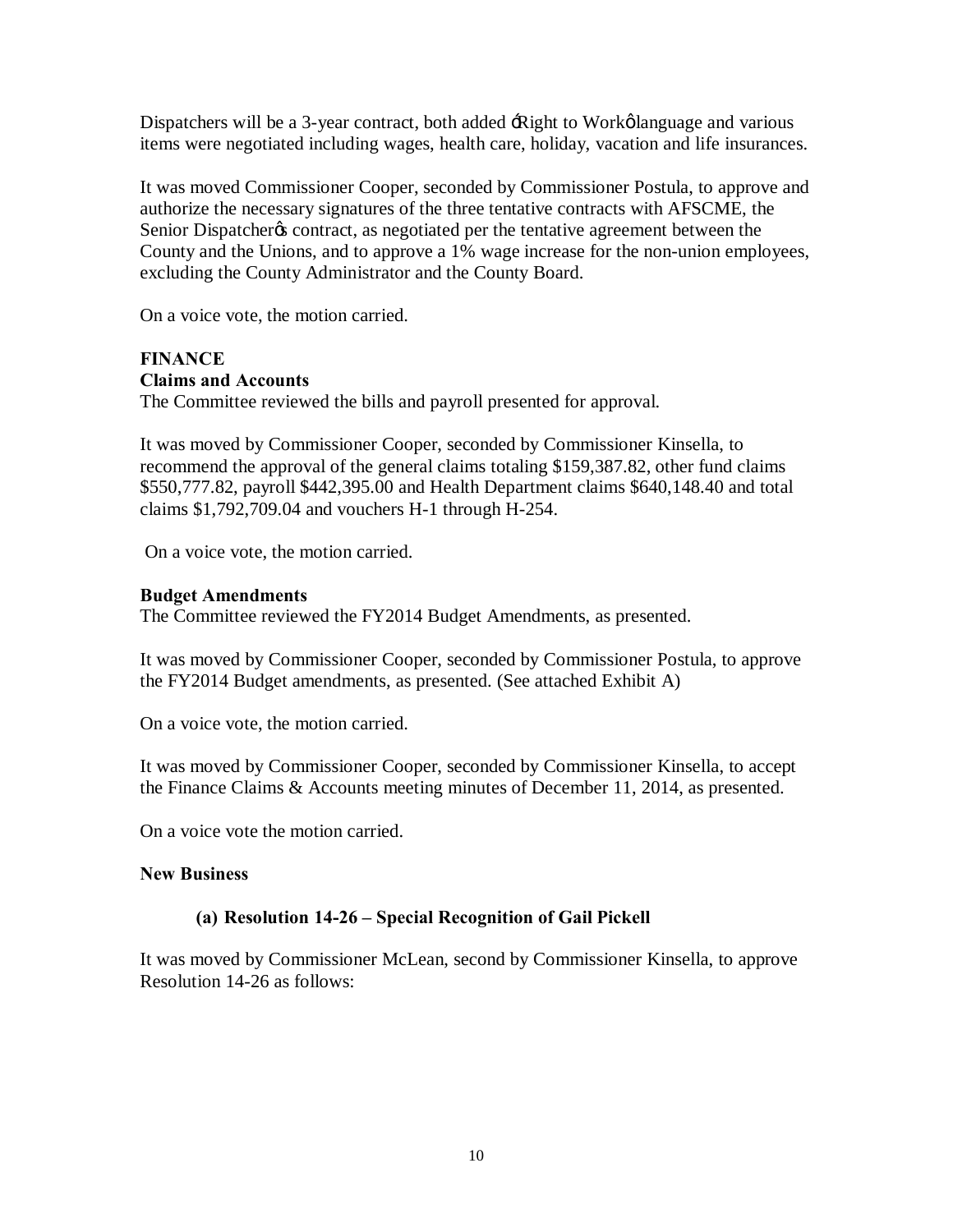# Resolution No. 14-26

# Resolution In Appreciation And Special Recognition Of GAIL PICKELL

The appreciation of the Chippewa County Board of Commissioners, the Board of Health and the residents of Chippewa County, is extended to, GAIL PICKELL for:

Her dedicated service at the Chippewa County Health Department, for the past twenty-three years of service.

Her untiring efforts for the safety and well-being of the citizens of Chippewa County.

Her constant and consistent work at the Chippewa County Health Department for which she knew was the best for Chippewa County.

Her deep personal commitment, not only to her work on behalf of the Health Department and the County, but also her family, friends and co-workers.

It is altogether fitting and proper that the Chippewa County Board of Commissioners should honor GAIL PICKELL, for her years of service and dedication to Chippewa County.

Upon her retirement from Chippewa County on December 31st, 2014, our wish for GAIL PICKELL can be no less than this: as she has dedicated the past twenty-three years to Chippewa County, a gracious thank you for a job well done, and wish her enjoyable retirement in which she so richly deserves.

#### **A VOTE WAS TAKEN AS FOLLOWS:**

**Ayes:** Commissioners Cooper, Kinsella, McLean, Postula and Chairman Shackleton

**Nays:** None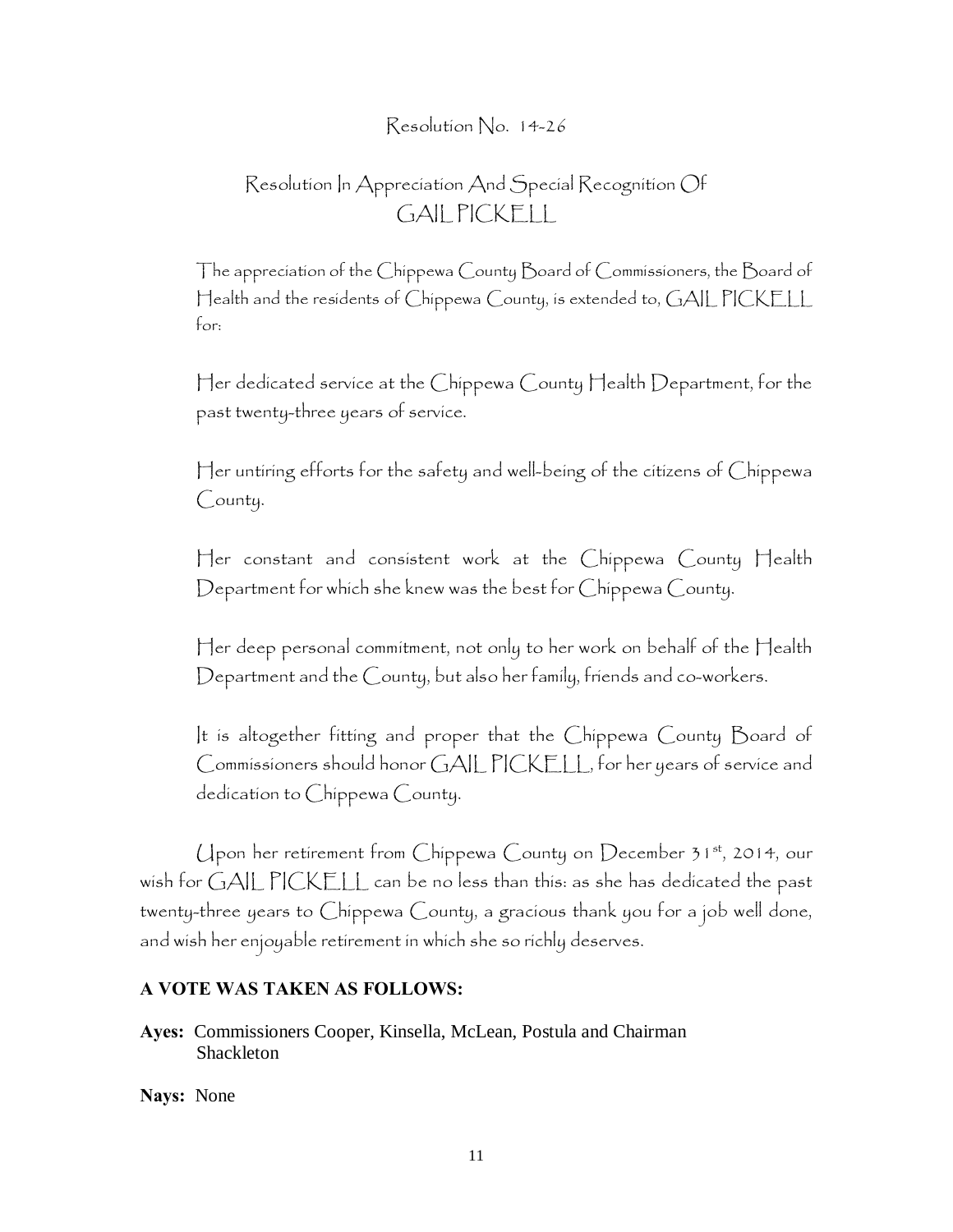#### *THE RESOLUTION WAS DECLARED ADOPTED*

#### **(b) Resolution 14-27 – Special Recognition of George Kinsella**

It was moved by Commissioner McLean, seconded by Commissioner Postula, to approve Resolution 14-27 as follows:

#### **RESOLUTION NO. 14-27**

# **RESOLUTION IN APPRECIATION AND SPECIAL RECOGNITION OF** *GEORGE KINSELLA*

WHEREAS, we extend our appreciation to **George Kinsella** from the Board members, as well as, the residents of Chippewa County who he has served while being on the Chippewa County Board of Commissioners.

WHEREAS, his dedicated service as Commissioner of Chippewa County, for four terms one from January 1, 1993 through December 1, 1996 and a second from January 1, 2011 to December 31, 2014.

WHEREAS, his untiring efforts in promoting health and welfare of the citizens of Chippewa County, in appreciation and recognition for his many contributions to Chippewa county and the Eastern Upper Peninsula region.

WHEREAS, his unceasingly and consistent work for what he knew was the best for Chippewa County, and it surrounding area; he has provide guidance to those he has worked with and given his time and efforts to many groups which has helped improve Chippewa County, THEREFOR, BE IT

RESOLVED, that it is altogether fitting and proper that the Chippewa County Board of Commissioners should honor this man, for over the years he has honored us by his selflessness, his devotion to duty, and his care and concern and FURTHER, BE IT

RESOLVED, upon his term ending from the County Board of Commissioners of Chippewa County, our wish for **GEORGE KINSELLA** can be no less than a gracious thank you for a job well done, and wish him continued success in which he so richly deserves.

#### **A VOTE WAS TAKEN AS FOLLOWS:**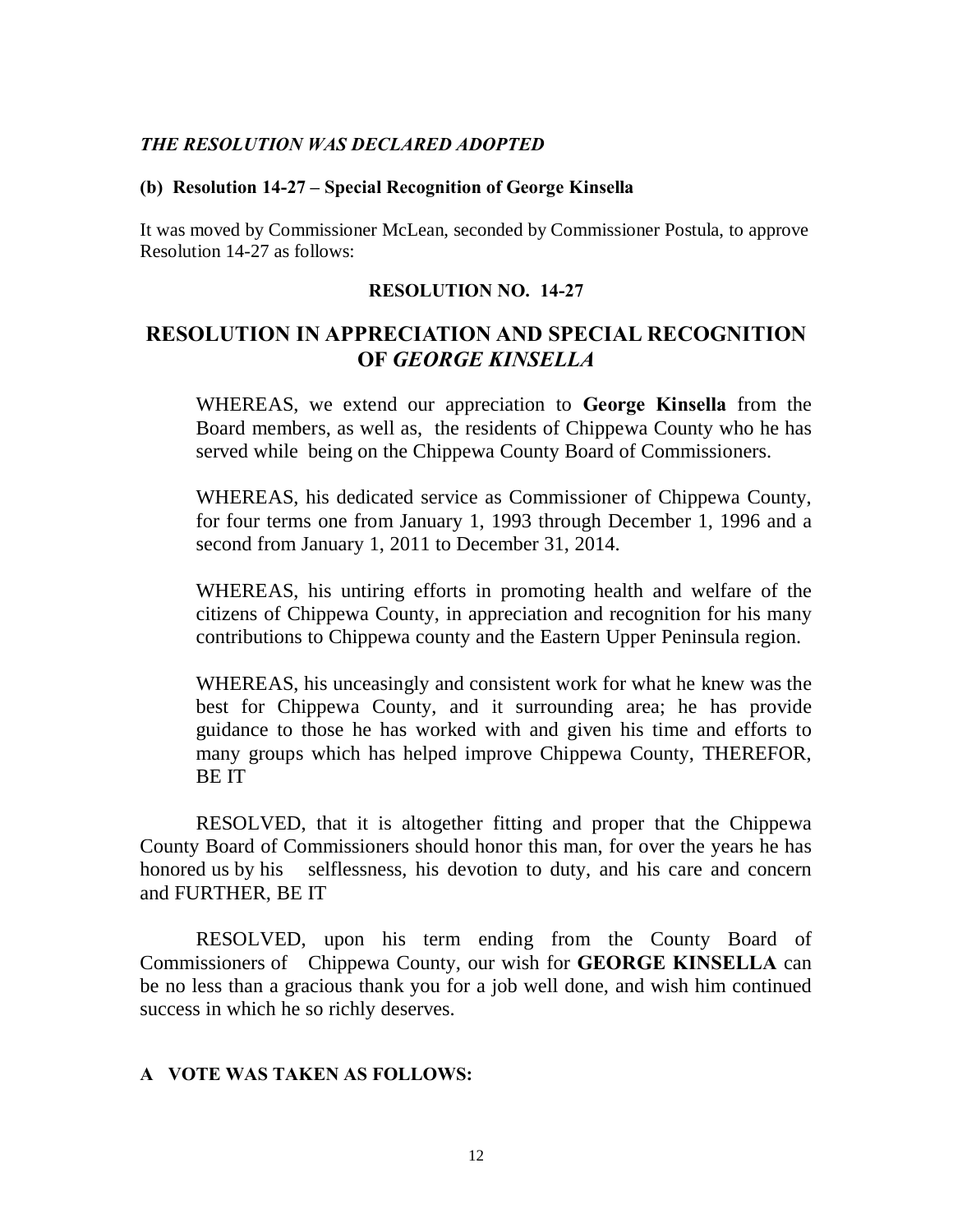**Ayes:** Commissioners Cooper, Kinsella, McLean, Postula and Chairman Shackleton

**Nays:** None

#### *THE RESOLUTION WAS DECLARED ADOPTED*

#### **(c) Resolution 14-28 – Special Recognition of Ted Postula**

It was moved by Commissioner McLean, seconded by Commissioner Kinsella, to approve Resolution 14-28 as follows:

#### **RESOLUTION NO. 14-28**

# **RESOLUTION IN APPRECIATION AND SPECIAL RECOGNITION OF THEODORE 'TED' POSTULA**

WHEREAS, we extend our appreciation to Ted Postula from the Board members, as well as, the residents of Chippewa County who he has served while being on the Chippewa County Board of Commissioners for fifteen consecutive terms, totaling thirty years of dedicated service, and

WHEREAS, Ted Postula has received this resolution in appreciation and special recognition for his many contributions to Chippewa County, and the Eastern Upper Peninsula region, and

WHEREAS, Ted Postula currently serves on the EUP Transportation Authority Board, the War Memorial Hospital Board, as well as, several County Committees, including Personnel, Building and Grounds and Finance, and

WHEREAS, Ted Postula, throughout the years, has been an advocate to not only the County and its employees; but also supports and continues to support various projects throughout the area; has provided guidance to those he has worked with; and he has given his time and talent to many organizations which has made our area a better place to live, THEREFORE, BE IT

RESOLVED, that the Chippewa County Board of Commissioners join with the residents of the area in congratulating Ted Postula as a thirty year member of the Chippewa County Board of Commissioners, and FURTHER, BE IT

RESOLVED that the Chippewa County Board of Commissioners extend their thanks and appreciation, on behalf of the residents of Chippewa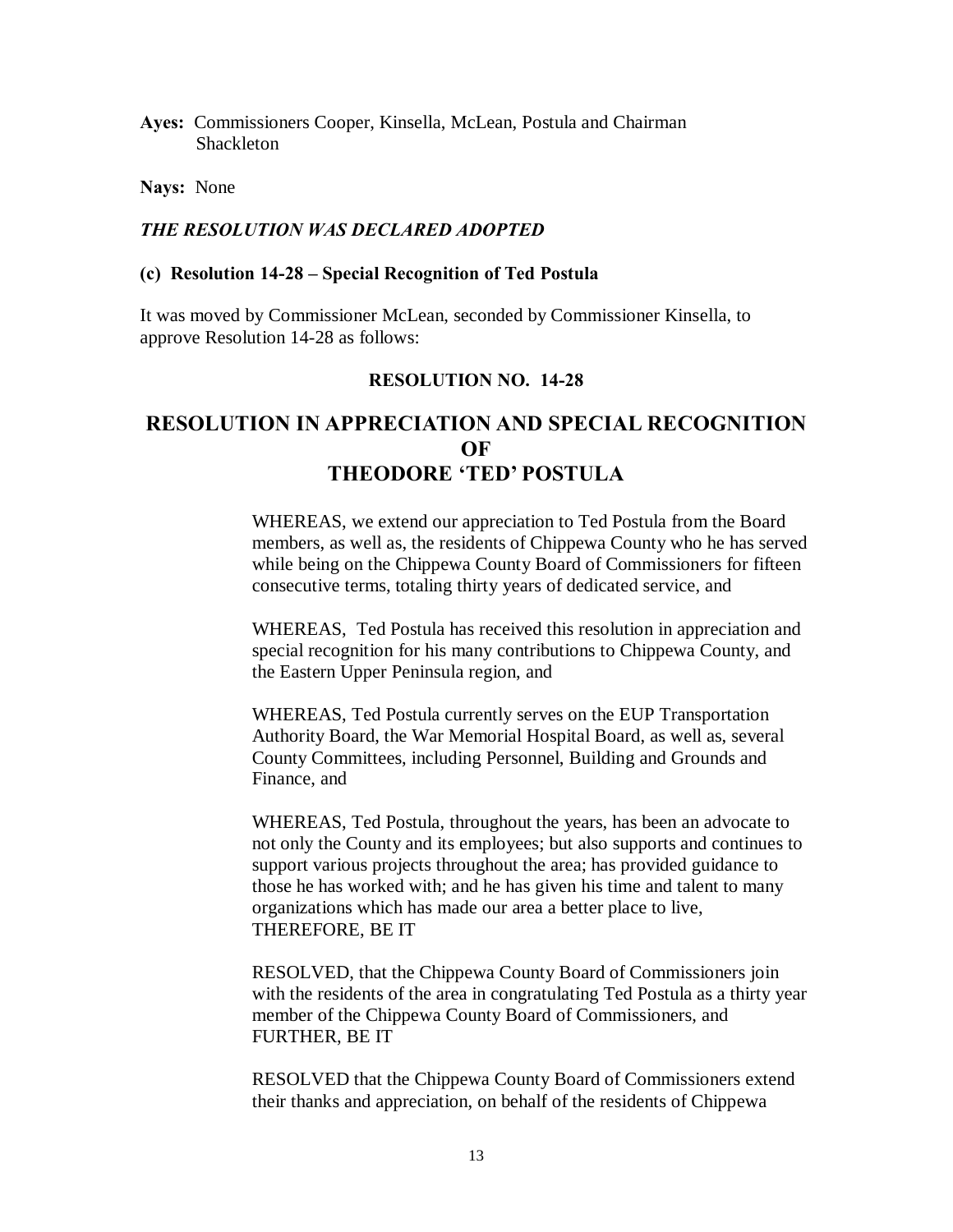County, for his many contributions through his career and thank him for a job well done and wish him continued success in which he so richly deserves.

#### **A VOTE WAS TAKEN AS FOLLOWS:**

**Ayes:** Commissioners Cooper, Kinsella, McLean, Postula and Chairman Shackleton

**Nays:** None

#### *THE RESOLUTION WAS DECLARED ADOPTED*

#### **(d) Resolution 14-29 – Special Recognition of Don Cooper**

It was moved by Commissioner McLean, seconded by Commissioner Postula, to approve Resolution 14-29 as follows:

#### **RESOLUTION NO. 14-29**

# **RESOLUTION IN APPRECIATION AND SPECIAL RECOGNITION OF Donald 'Don' Cooper**

- LET IT BE KNOWN that is with great pride that the Chippewa County Board of Commissioners join together with the residents of Chippewa County, to express their appreciation and gratitude to *DON COOPER* for his twenty years of service as a member of the Chippewa County Board of Commissioners, upon his retirement.
- **DON COOPER** was elected to the Board of Commissioners in 1992 and served from January 1, 1993 through December 31, 2014. Throughout his tenure he was recognized as a stickler for detail as he scrutinized the details of the County of financial details in the protection of the taxpayers.
- **DON COOPER**, for his service to the County of Chippewa and Eastern upper Michigan has been recognized by many, for his many contributions while being on the Chippewa County Board of Commissioners for ten consecutive terms, totaling twenty years of dedicated service.
- **DON COOPER**, currently serves on the Chippewa County Board of Health, the Veterans Affairs Committee, as well as, serving as Chairman of the County Finance Committee.
- *DON COOPER*, throughout the years, has been an advocate to not only the County and it employees; but also supports and continues to support various projects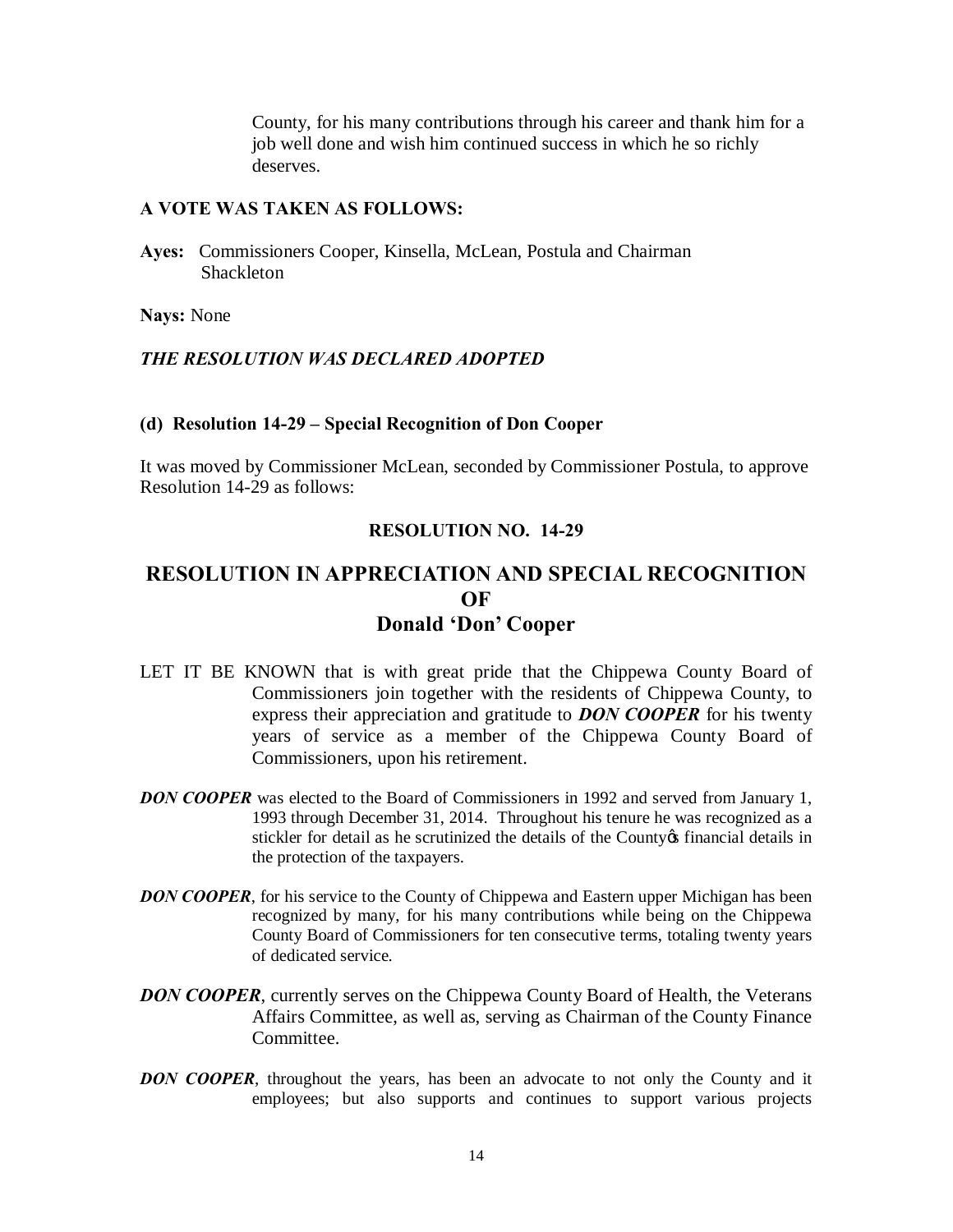throughout the area; has provided guidance to those he has worked with; and he has given his time and talent to many organizations which has made our area a better place to live, THEREFORE, BE IT

- RESOLVED, that the Chippewa County Board of Commissioners join with the residents of the area in congratulating *DON COOPER* as a twenty year member of the Chippewa County Board of Commissioners, and FURTHER, BE IT
- RESOLVED, that the Chippewa County Board of Commissioners extend their thanks and appreciation, on behalf of the residents of Chippewa County, for his many contributions through his career, he served in a manner above reproach, and thank him for a job well done and wish him continued success in which he so richly deserves.

#### **A VOTE WAS TAKEN AS FOLLOWS:**

**Ayes:** Commissioners Cooper, Kinsella, McLean, Postula and Chairman Shackleton

**Nays:** None

## *THE RESOLUTION WAS DECLARED ADOPTED*

#### **(e) Resolution 14-30 – FY2015 Budget Resolution**

It was moved by Commissioner Cooper, seconded by Commissioner Postula, to approve Resolution 14-30 with no fee increases for Environmental Health at the Health Department as follows:

(See Attached)

#### **A VOTE WAS TAKEN AS FOLLOWS:**

**Ayes:** Commissioners Cooper, Kinsella, McLean, Postula and Chairman **Shackleton** 

**Nays:** None

## *THE RESOLUTION WAS DECLARED ADOPTED*

**(f) ) Resolution 14-31 – Sugar Island Twp. Inter-Governmental Flood Plain Agreement (FEMA)**